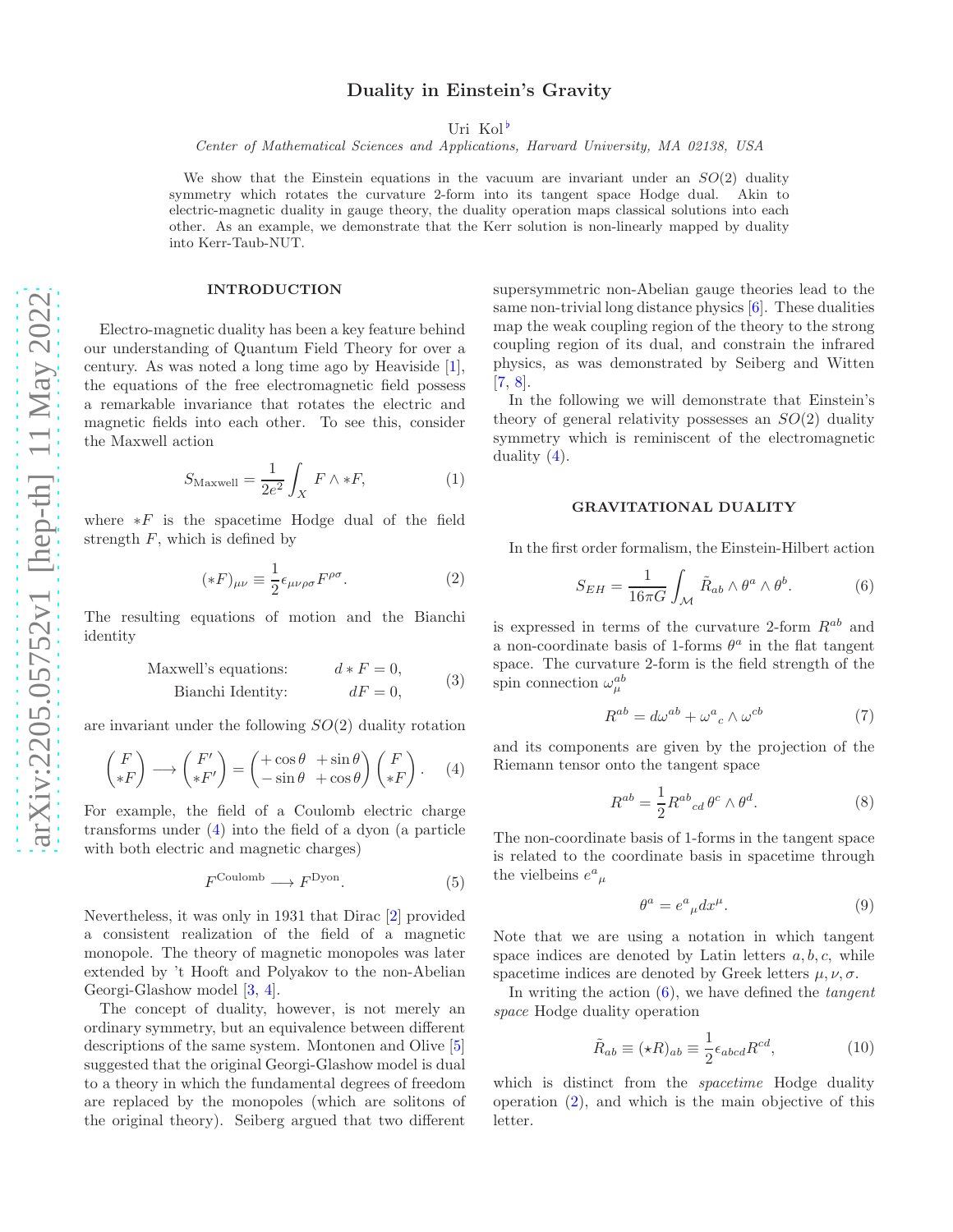The Einstein equation and the Bianchi identity can be written using differential forms as

<span id="page-1-0"></span>Einstein's equations: 
$$
\tilde{R}_{ab} \wedge \theta^b = 0
$$
,  
Bianchi Identity:  $R_{ab} \wedge \theta^b = 0$ . (11)

In components, and upon projection onto spacetime indices, these equations reproduce the familiar form of the Einstein equation  $R_{\mu\nu} - \frac{1}{2}g_{\mu\nu}R = 0$  and the algebraic Bianchi identity  $R^{\mu}{}_{[\nu\rho\sigma]} = 0$ , respectively (see appendix [A](#page-3-9) for more details).

It is now evident that the set of equations in [\(11\)](#page-1-0) is invariant under the following  $SO(2)$  duality rotation

<span id="page-1-1"></span>
$$
\begin{pmatrix} R_{ab} \\ \tilde{R}_{ab} \end{pmatrix} \longrightarrow \begin{pmatrix} R'_{ab} \\ \tilde{R}'_{ab} \end{pmatrix} = \begin{pmatrix} +\cos\theta & +\sin\theta \\ -\sin\theta & +\cos\theta \end{pmatrix} \begin{pmatrix} R_{ab} \\ \tilde{R}_{ab} \end{pmatrix} . \tag{12}
$$

We can further define self-dual and anti-self-dual components of the curvature 2-form

$$
R_{ab}^{\pm} = \frac{1}{2} \left( R_{ab} \mp i \tilde{R}_{ab} \right) \tag{13}
$$

(note that  $(R_{ab}^{\pm})^* = R_{ab}^{\mp}$ ) which transform under the duality operation [\(12\)](#page-1-1) as

$$
R_{ab}^{\pm} \longrightarrow e^{\pm i\theta} R_{ab}^{\pm}.
$$
 (14)

The  $SO(2)$  duality rotation  $(12)$  is a symmetry of the equations of motion and, consequently, it maps different solutions into each other, as will be demonstrated in the following section.

### EXAMPLE

As an example, let us consider the Kerr-Taub-NUT solution, whose metric is given in Plebanski coordinates  $[9]$  by

<span id="page-1-2"></span>
$$
ds^{2} = +\frac{X}{p^{2} + q^{2}} \left( d\tau + q^{2} d\sigma \right)^{2} + \frac{p^{2} + q^{2}}{X} dp^{2}
$$

$$
-\frac{Y}{p^{2} + q^{2}} \left( d\tau - p^{2} d\sigma \right)^{2} + \frac{p^{2} + q^{2}}{Y} dq^{2}, \tag{15}
$$

with

$$
X = a2 - (p - \ell)2,Y = a2 - l2 - 2mq + q2
$$
 (16)

(see appendix [B](#page-3-11) for more details about the Plebanski coordinates). Here m is the Schwarzchild mass,  $\ell$  is the NUT parameter and  $a$  is the spin parameter.

In order to evaluate the curvature 2-form and test the duality  $(12)$ , we first define a coordinates basis in spacetime

$$
dx^{\mu} = (d\tau, d\sigma, dp, dq) \tag{17}
$$

and a non-coordinate basis

$$
\theta^a = (\theta^\tau, \theta^\sigma, \theta^p, \theta^q) \tag{18}
$$

in the flat tangent space, which we take to have a Lorentzian signature  $\eta_{ab} = \text{diag}(-1, +1, +1, +1)$ . These two bases of 1-forms are related to each other by a basis of vielbeins [\(9\)](#page-0-3), which we take to be

$$
e_{a}{}^{\mu} = (u^{\mu}, v^{\mu}, w^{\mu}_{+}, w^{\mu}_{-})
$$
 (19)

with

<span id="page-1-4"></span>
$$
u^{\mu} = \frac{1}{\sqrt{(p^2 + q^2)Y}} \left( +q^2, -1, 0, 0 \right),
$$
  
\n
$$
v^{\mu} = \frac{1}{\sqrt{(p^2 + q^2)Y}} \left( 0, 0, 0, Y \right),
$$
  
\n
$$
w^{\mu}_{\pm} = \frac{1}{\sqrt{2(p^2 + q^2)X}} \left( -p^2, -1, \pm X, 0 \right),
$$
  
\n(20)

(recall that  $e_a^{\mu}$  is the inverse of  $e^a_{\mu}$ ). The metric [\(15\)](#page-1-2) is then reproduced by the standard formula

$$
g_{\mu\nu} = \eta_{ab} e^a{}_{\mu} e^b{}_{\nu}. \tag{21}
$$

Using this basis of vielbeins we can now evaluate the curvature 2-form (for example, by computing the Riemann tensor, projecting into the tangent space and using  $(8)$ ). We find that the self-dual and anti-self-dual parts of the curvature 2-form are given by

<span id="page-1-3"></span>
$$
R_{ab}^{+} = (R_{ab}^{-})^* = \frac{m + i\ell}{(q + ip)^3} \times H_{ab},
$$
 (22)

where  $H_{ab}$  is an anti-symmetric matrix of 2-forms, whose components solely depend on the fixed basis of 1-forms in the flat tangent space

$$
H_{12} = -iH_{34} = \theta^{\sigma} \wedge \theta^{\tau} + i \theta^{q} \wedge \theta^{p},
$$
  
\n
$$
H_{13} = +iH_{24} = \frac{\theta^{\tau} \wedge \theta^{p} + i \theta^{q} \wedge \theta^{\sigma}}{2},
$$
  
\n
$$
H_{14} = -iH_{23} = \frac{\theta^{\tau} \wedge \theta^{q} - i \theta^{p} \wedge \theta^{\sigma}}{2}.
$$
\n(23)

The simplicity of the expression in [\(22\)](#page-1-3) for the curvature 2-form is striking. While it represents the exact non-linear result that contains all the information about the curvature, the dependence on the parameters m and  $\ell$  turns out to be linear! This is a special feature of the Plebanski coordinates and of the basis of vielbeins that we chose to work with [\(20\)](#page-1-4).

We can further define complex mass parameters

$$
\mu \equiv m + i\ell, \qquad \bar{\mu} \equiv m - i\ell, \tag{24}
$$

in terms of which the self-dual and anti-self-dual parts of the curvature 2-form are respectively holomorphic and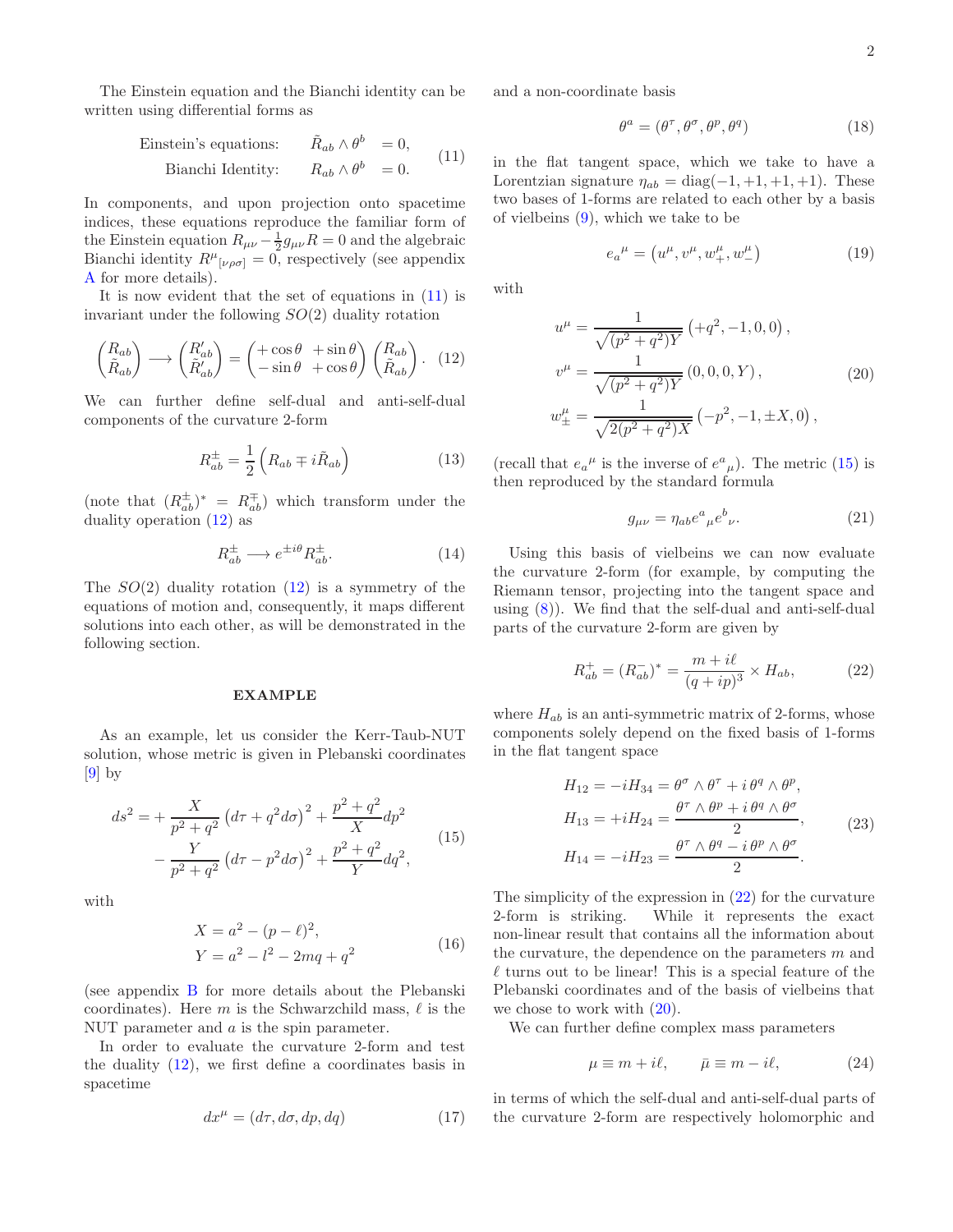anti-holomorphic functions that transform under duality  $(12)$  as

$$
R_{ab}^{+}(\mu) \longrightarrow R_{ab}^{+'}(\mu) = e^{+i\theta} R_{ab}^{+}(\mu) = R_{ab}^{+}(\mu'),
$$
  
\n
$$
R_{ab}^{-}(\bar{\mu}) \longrightarrow R_{ab}^{-'}(\bar{\mu}) = e^{-i\theta} R_{ab}^{-}(\bar{\mu}) = R_{ab}^{-}(\bar{\mu}'),
$$
\n(25)

with

<span id="page-2-0"></span>
$$
\mu' \equiv e^{+i\theta}\mu, \qquad \bar{\mu}' \equiv e^{-i\theta}\bar{\mu}.
$$
 (26)

In other words, the transformation of the curvature 2-form amounts to a transformation of the mass parameters.

In terms of the real mass parameters the transformation [\(26\)](#page-2-0) reads

$$
\begin{pmatrix} m' \\ \ell' \end{pmatrix} = \begin{pmatrix} +\cos\theta & -\sin\theta \\ +\sin\theta & +\cos\theta \end{pmatrix} \begin{pmatrix} m \\ \ell \end{pmatrix}.
$$
 (27)

The complete curvature 2-form is the sum of both its self-dual and anti-self-dual parts

$$
R_{ab} = R_{ab}^+ + R_{ab}^- \tag{28}
$$

and it transforms under the duality operation [\(12\)](#page-1-1) as

$$
R_{ab}(m,\ell) \longrightarrow R'_{ab}(m,\ell) = R_{ab}(m',\ell'). \tag{29}
$$

We see that under duality, the mass and the NUT parameter rotate into each other. In particular, the curvature 2-form of the Kerr metric, which is obtained by setting the NUT parameter to zero, transforms under a general duality transformation [\(12\)](#page-1-1) into the curvature 2-form of the Kerr-Taub-NUT solution

<span id="page-2-1"></span>
$$
R_{ab}^{\text{Kerr}} \longrightarrow R_{ab}^{\text{Kerr-Taub-NUT}}.\tag{30}
$$

The spinning version of [\(5\)](#page-0-5), namely a spinning Coulomb charge which is mapped by electromagnetic duality into a spinning dyon, is the field theory analogue of [\(30\)](#page-2-1) (in certain instances the analogy becomes a concrete double copy map, see  $[10-14]$ . Let us emphasize that our results are non-linearly exact.

### DISCUSSION

Gravity in four spacetime dimensions can be interpreted as a gauge theory for the Poincaré group, in the sense that the vielbeins  $e^a{}_\mu$  and the spin connection  $\omega_{\mu}^{ab}$  can be viewed as the gauge fields for that group (see [\[15\]](#page-3-14) for example). However, as argued by Witten [\[16\]](#page-3-15), the Einstein-Hilbert action does not take the form of a renormalizeable action in gauge field theory and therefore we cannot hope that four dimensional gravity would be a gauge theory in that sense. Nevertheless, there are instances in which similarities arise and field theory techniques are still applicable in gravity. As an example, we have seen in this letter that the Einstein equations and the Bianchi identity are invariant under an  $SO(2)$  duality symmetry, which is reminiscent of electromagnetic duality in field theory. A crucial difference, however, between duality in field theory and in gravity is that the former acts on the curved spacetime indices while the later acts on the flat tangent space indices.

The natural action of duality in the flat tangent space results from the interpretation of Einstein's gravity as a theory of a curvature 2-form  $R^{ab}$  on a fixed basis of 1-forms  $\theta^a$  in the flat tangent space. Once a curvature 2-form is given, by means of dualisation or otherwise, the "potentials"  $e^a{}_\mu$  and  $\omega^{ab}_\mu$  can be deduced from it, and a spacetime manifold can be constructed by projection from the tangent space. In a sense, gravity is emerging from a theory of a tensor valued 2-form for the Lorentz group in flat space.

Note that duality is a symmetry of the equations of motions and not of the Lagrangian. Under duality, the Maxwell term [\(1\)](#page-0-6) is mixed with the theta term, which is topological and therefore does not influence the equations of motion. Similarly, the Einstein-Hilbert action [\(6\)](#page-0-1) is mixed, under the duality operation [\(12\)](#page-1-1), with the Holst term [\[17\]](#page-3-16), which is topological as well. In fact, the Holst term is even more trivial than an ordinary topological term - while it is not a total derivative, it simply vanishes identically by virtue of the Bianchi identity. A more complete treatment involves a larger phase space that includes torsion, in which the Holst term is part of the topological Nieh-Yan term, which is a total derivative. A detailed discussion will appear elsewhere.

Finally, let us comment on previous attempts to realize duality in general relativity. Most of these attempts are based on the following transformation of the Riemann tensor

<span id="page-2-2"></span>
$$
R_{\mu\nu\rho\sigma} \longrightarrow \frac{1}{2} \epsilon_{\mu\nu\alpha\beta} R^{\alpha\beta}{}_{\rho\sigma} \tag{31}
$$

in linearized gravity (see [\[18](#page-3-17)[–21\]](#page-3-18) for example). However, the operation [\(31\)](#page-2-2) is a symmetry of the linear theory only. As shown in  $[22]$ , the operation above fails to be a symmetry already at first self-interacting, cubic, approximation of general relativity. This failure is also evident from the Kerr-Taub-NUT solution, which does not transform nicely under [\(31\)](#page-2-2) beyond linear order. On the contrary, the tangent space Hodge duality [\(10\)](#page-0-7), which is a symmetry, implies the following transformation

<span id="page-2-3"></span>
$$
R_{abcd} \longrightarrow \frac{1}{2} \epsilon_{abij} R^{ij}_{cd}.
$$
 (32)

At linear order, the operation [\(31\)](#page-2-2) coincides with the symmetry  $(32)$ , but non-linearly these two operations are distinct.